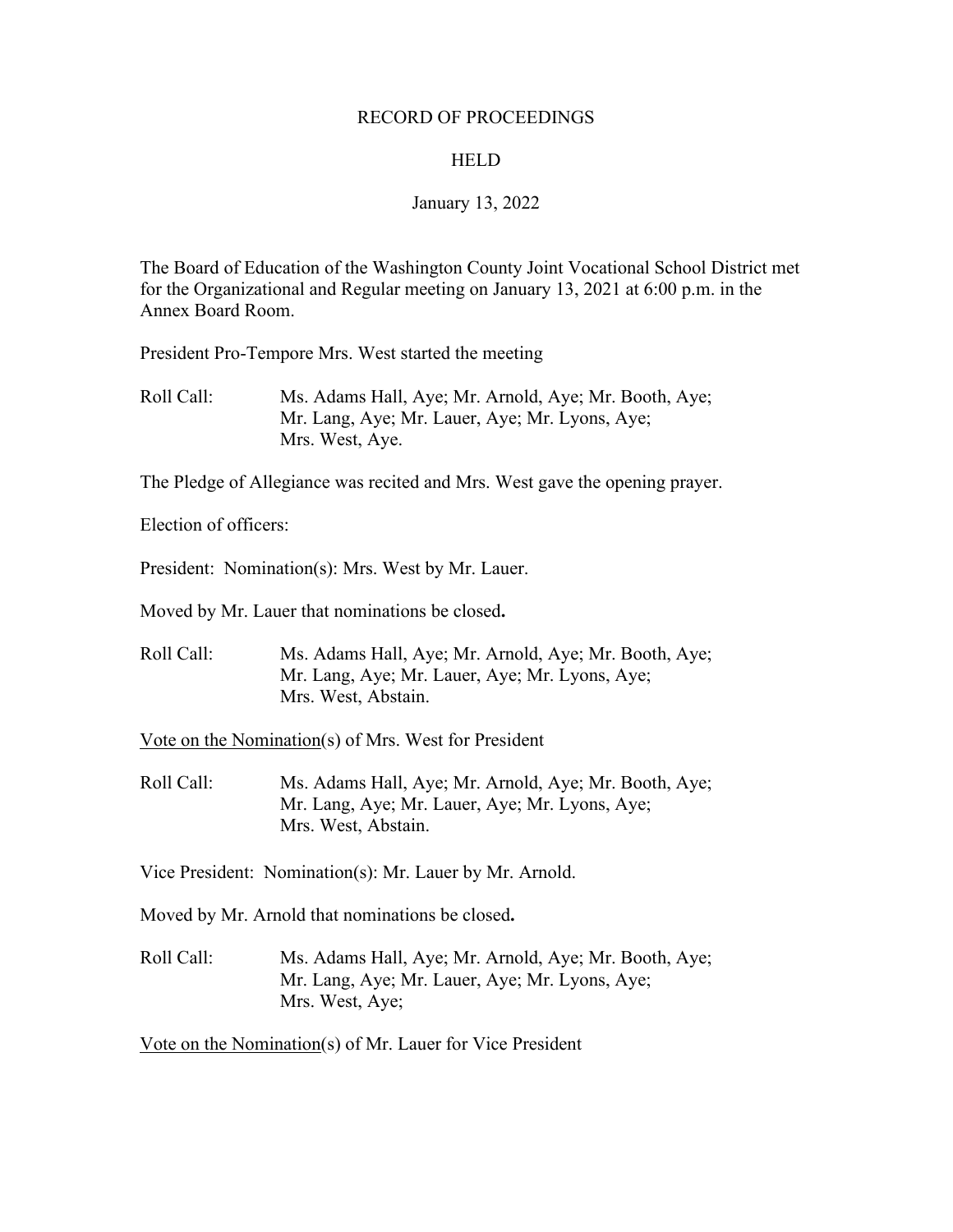Page 6321 Minutes – Washington County JVS District January 13, 2022

Roll Call: Ms. Adams Hall, Aye; Mr. Arnold, Aye; Mr. Booth, Aye; Mr. Lang, Aye; Mr. Lauer, Aye; Mr. Lyons, Aye; Mrs. West, Aye;

Elected President takes charge of the meeting.

### **Resolution #1-22 – The Appointees**

Moved by Mr. Lyons and seconded by Mr. Lauer to approve the following resolution:

- a. Appoint **Mr. Arnold** as legislative liaison representative to OSBA during 2022.
- b. Appoint **Mrs. Debbie West** as OSBA Student Achievement Liaison during 2021.
- c. Appoint **Mr. Crone** as designee to attend public records access training required for Board members for each term of office (ORC 109.43)

| Roll Call: | Ms. Adams Hall, Aye; Mr. Arnold, Aye; Mr. Booth, Aye;           |
|------------|-----------------------------------------------------------------|
|            | Mr. Lang, Aye; Mr. Lauer, Aye; Mr. Lyons, Aye;                  |
|            | Mrs. West, Aye; President West declared the resolution adopted. |

### **Resolution #2-22 – Set Time & Place of Regular Monthly Meetings**

Moved by Mr. Arnold and seconded by Mr. Lauer to approve the following resolution:

| Place:     | <b>Washington County Career Center</b>                          |
|------------|-----------------------------------------------------------------|
| Time:      | 6:00 p.m. or changed by vote                                    |
| Date:      | 2 <sup>nd</sup> Thursday of each month or changed by vote       |
|            |                                                                 |
| Roll Call: | Ms. Adams Hall, Aye; Mr. Arnold, Aye; Mr. Booth, Aye;           |
|            | Mr. Lang, Aye; Mr. Lauer, Aye; Mr. Lyons, Aye;                  |
|            | Mrs. West, Aye; President West declared the resolution adopted. |

### **Resolution #3-22 – Standing Authorizations**

Moved by Mr. Booth and seconded by Mr. Lauer to approve the following resolution:

- a. Authorize Treasurer to request Advance Draws for 2022.
- b. Authorize Treasurer to invest funds for 2022.
- c. Designate the Marietta Times as the official newspaper for the Washington County Career Center (ORC 7.125).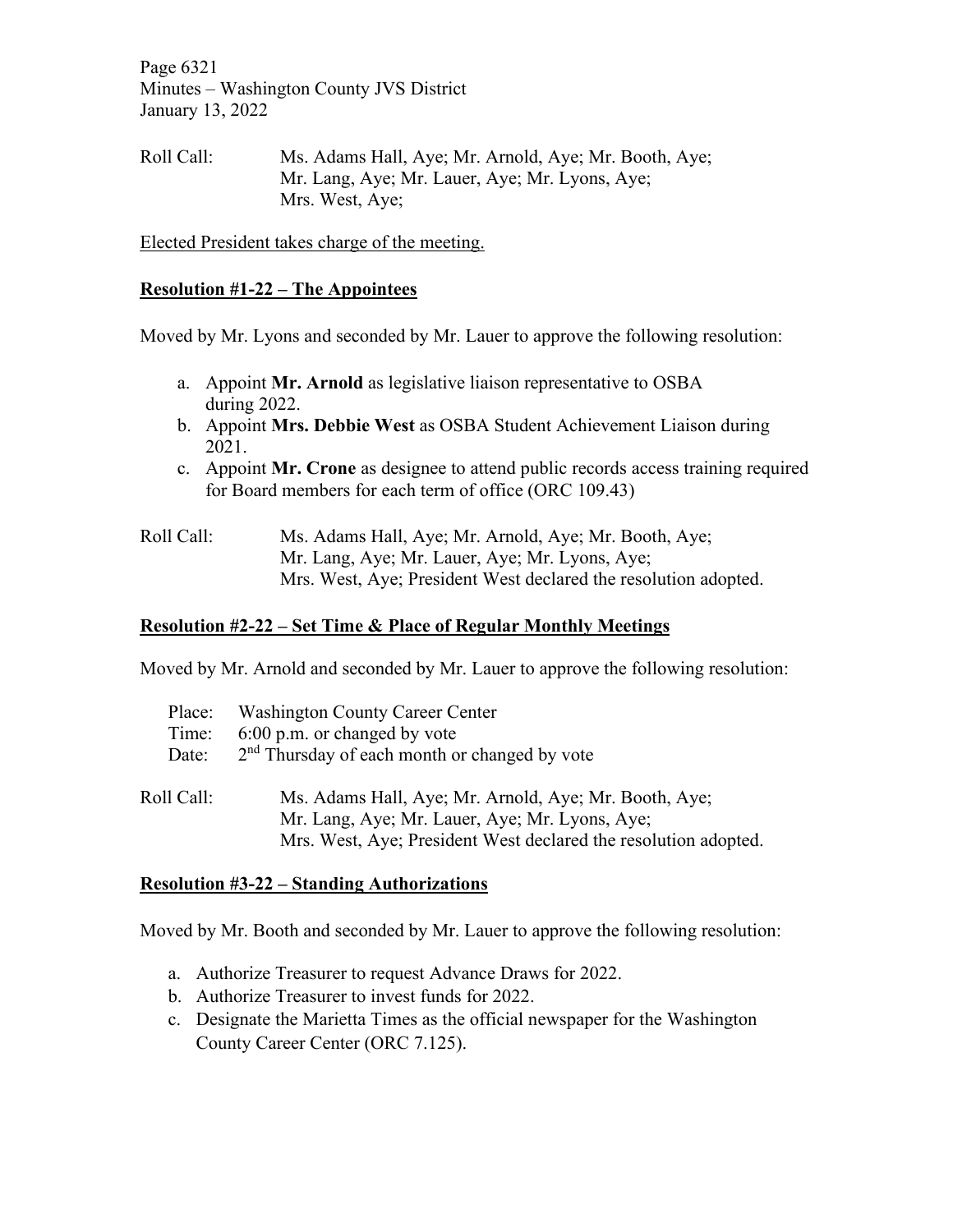Page 6322 Minutes – Washington County JVS District January 13, 2022

- d. Establish the Board Service Fund at \$4,000 for payment of expenses actually incurred by the Board members in the performance of their duties or members elect in training and orientation to the performance of their duties (ORC 3315.15).
- e. To approve membership in the Ohio School Boards Association, Ohio Association of School Business Officials and Ohio Association of Secondary School Administrators.
- Roll Call: Ms. Adams Hall, Aye; Mr. Arnold, Aye; Mr. Booth, Aye; Mr. Lang, Aye; Mr. Lauer, Aye; Mr. Lyons, Aye; Mrs. West, Aye; President West declared the resolution adopted.

## **Resolution #4-22 – Committee Appointments 2022**

Moved by Mr. Booth and seconded by Mr. Arnold to approve the following 2022 Committees:

Superintendent & Treasurer Evaluations: Lloyd Booth, Chairman & Debbie West

Finance/Audit: Jeff Lauer, Chairman & Pat Lang

Buildings, Grounds & Leases Lloyd Booth, Chairman & Stacey Adams-Hall

Curriculum (includes Material & Equipment): Jeff Lauer, Chairman & Stacey Adams-Hall

Negotiations: Debbie West, Chairman & Hugh Arnold

Policy: Pat Lang, Chairman & Steve Lyons

Roll Call: Ms. Adams Hall, Aye; Mr. Arnold, Aye; Mr. Booth, Aye; Mr. Lang, Aye; Mr. Lauer, Aye; Mr. Lyons, Aye; Mrs. West, Aye; President West declared the resolution adopted.

### **Regular Meeting**

Introduction of Guests – Mike Elliott, Kaye Spiker and Evan Schaad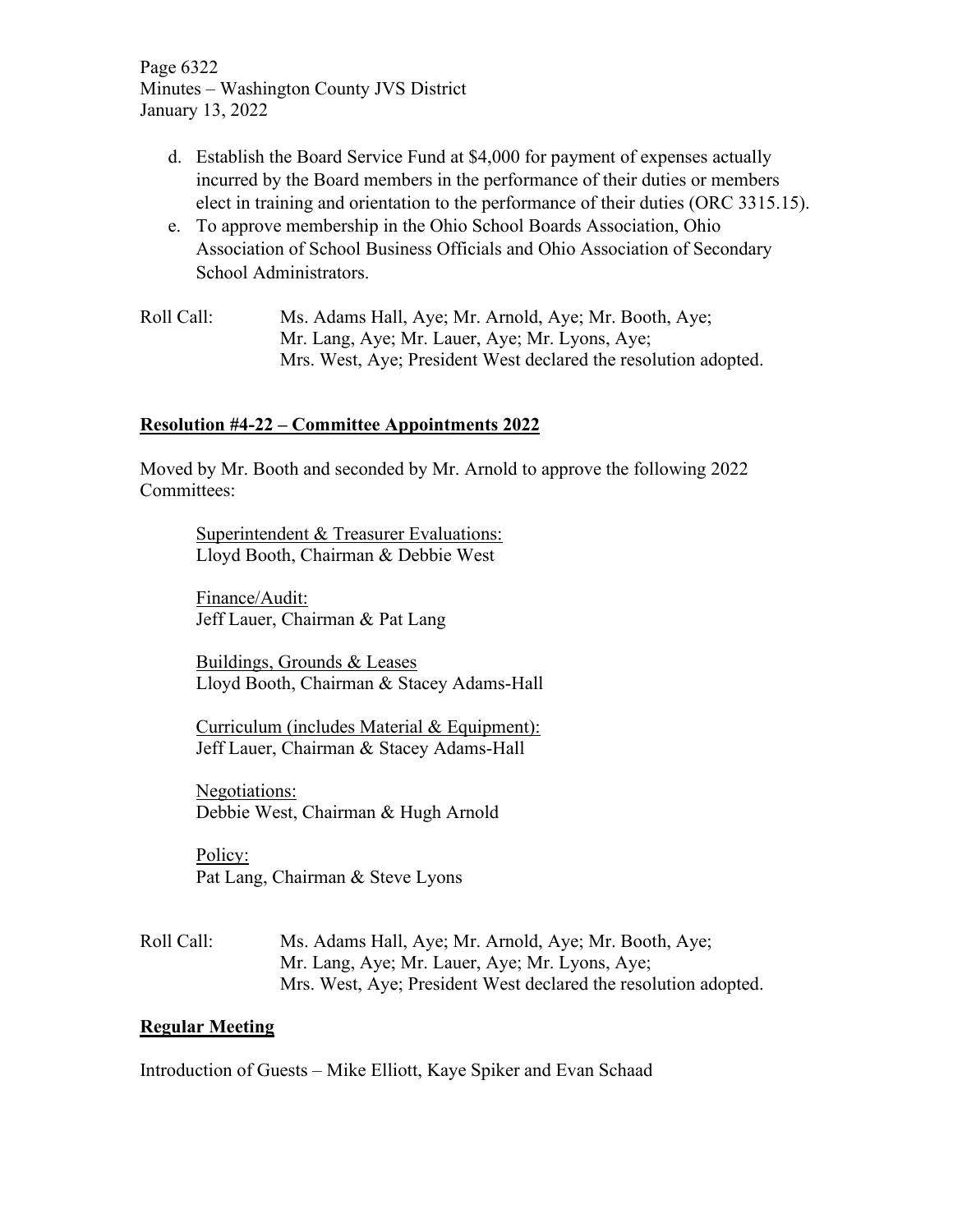Page 6323 Minutes – Washington County JVS District January 13, 2022

Treasurer's Report and Business

- 1. Report
	- a. Auditor of State FY21 Audit
	- b. HB 110 Funding Update January Payment
	- c. Consent Agenda Reminder

# **Resolution #5-22**

Moved by Mr. Arnold and seconded by Mr. Lauer to approve the following consent agenda items:

- a. Waive the reading and approve the minutes of the regular meeting of December 9, 2021.
- b. Approve the Financial Report by fund/special cost center, check register, bank reconciliation, and record of cash and investments for the month of December, 2021.
- c. Authorize the Treasurer to establish the **Ohio School Safety Grant Fund** (Fund 499-922S) for the 2021-2022 school year; increase and approve revenue and appropriations in the amount of \$2,822.
- d. Authorize the Treasurer to establish the **ARC – HVAC Grant Fund** (Fund 599- 922H) for the 2021-2022 school year; increase and approve revenue and appropriations in the amount of \$75,000.
- e. Authorize the Treasurer to establish the **Lunchroom – P-EBT Fund** (Fund 006- 9022) for the 2021-2022 school year; increase and approve revenue and appropriations in the amount of \$614.

Roll Call: Ms. Adams Hall, Aye; Mr. Arnold, Aye; Mr. Booth, Aye; Mr. Lang, Aye; Mr. Lauer, Aye; Mr. Lyons, Aye; Mrs. West, Aye; President West declared the resolution adopted.

Superintendent's Report and Business:

- 1. Report
	- a. Certificates of Appreciation for Board members: January School Board Recognition Month
	- b. Sophomore Visits
	- c. Honor Roll  $2<sup>nd</sup>$  Nine Weeks (attached)
		- i. Directly Enrolled Jackson Schaad 4.0
	- d. Discipline Events August through December 2021 0 Harassment/0 Bullying/1 Intimidation – (ORC 3313.666)
	- e. Compliance & Workforce Development Manager job description
	- f. Grant Updates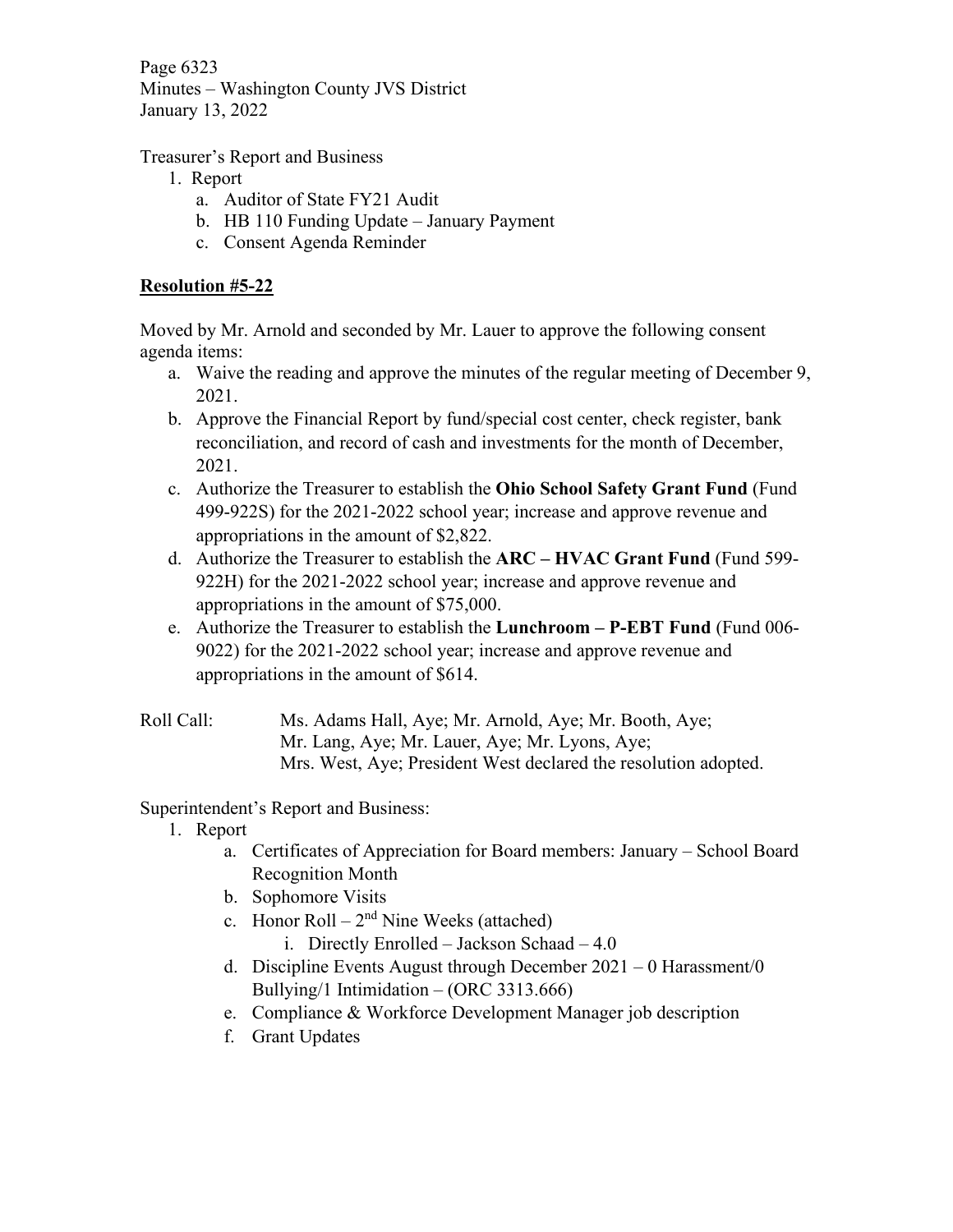Page 6324 Minutes – Washington County JVS District January 13, 2022

### **Resolution #6-22**

Moved by Mr. Lyons and seconded by Mr. Lauer to approve the following consent agenda items:

- a. Accept the following donations:
	- 1. Estate of Stephen Boone, Michaelyn Boone, 616 Jordan Ridge Lane, Raleigh, NC 27603 donated a 2002 Mazda to the Auto Mechanics program.
		- 2. Parker Corporation, PO Box 129, Tupper Plains, OH 45783 donated an 8.2L Detroit value valued at \$3,000. to the Diesel Truck Mechanics program.
- b. Employ the following part-time Adult Technical Training non-instructors for the year ending June 30, 2022:

| Name           | Area                       | Rate/Hr. | <b>Effective</b> |
|----------------|----------------------------|----------|------------------|
| Daniel Francis | CDL Support/Technician     | \$19.50  | January 18, 2022 |
| Amber Peck     | AgriBusiness Planning $\&$ | \$20.09  | January 18, 2022 |
|                | Analysis Coordinator       |          |                  |

c. Approve Compliance & Workforce Development Manager job description.

## **Resolution #7-22 – Employ Office Assistant – Adult Technical Training**

Moved by Mr. Booth and seconded by Mr. Lauer to approve the following resolution:

Employ **Alexa Fouss** as a full-time Office Assistant, Adult Technical training beginning January 31, 2022.

Her employment classification will be Classification II, Step 1 (7  $\frac{1}{2}$  hours per day)- (260 days a year) at \$13,087.36 (pro-rated salary for 109 days) – 10 pays for the remainder of the 2021-2022 school year.

Roll Call: Ms. Adams Hall, Aye; Mr. Arnold, Aye; Mr. Booth, Aye; Mr. Lang, Aye; Mr. Lauer, Aye; Mr. Lyons, Aye; Mrs. West, Aye; President West declared the resolution adopted.

### **Resolution #8-22 – Employ Adult Technical Director**

Moved by Mr. Lauer and seconded by Mr. Arnold to approve the following resolution:

Roll Call: Ms. Adams Hall, Aye; Mr. Arnold, Aye; Mr. Booth, Aye; Mr. Lang, Aye; Mr. Lauer, Aye; Mr. Lyons, Aye; Mrs. West, Aye; President West declared the resolution adopted.